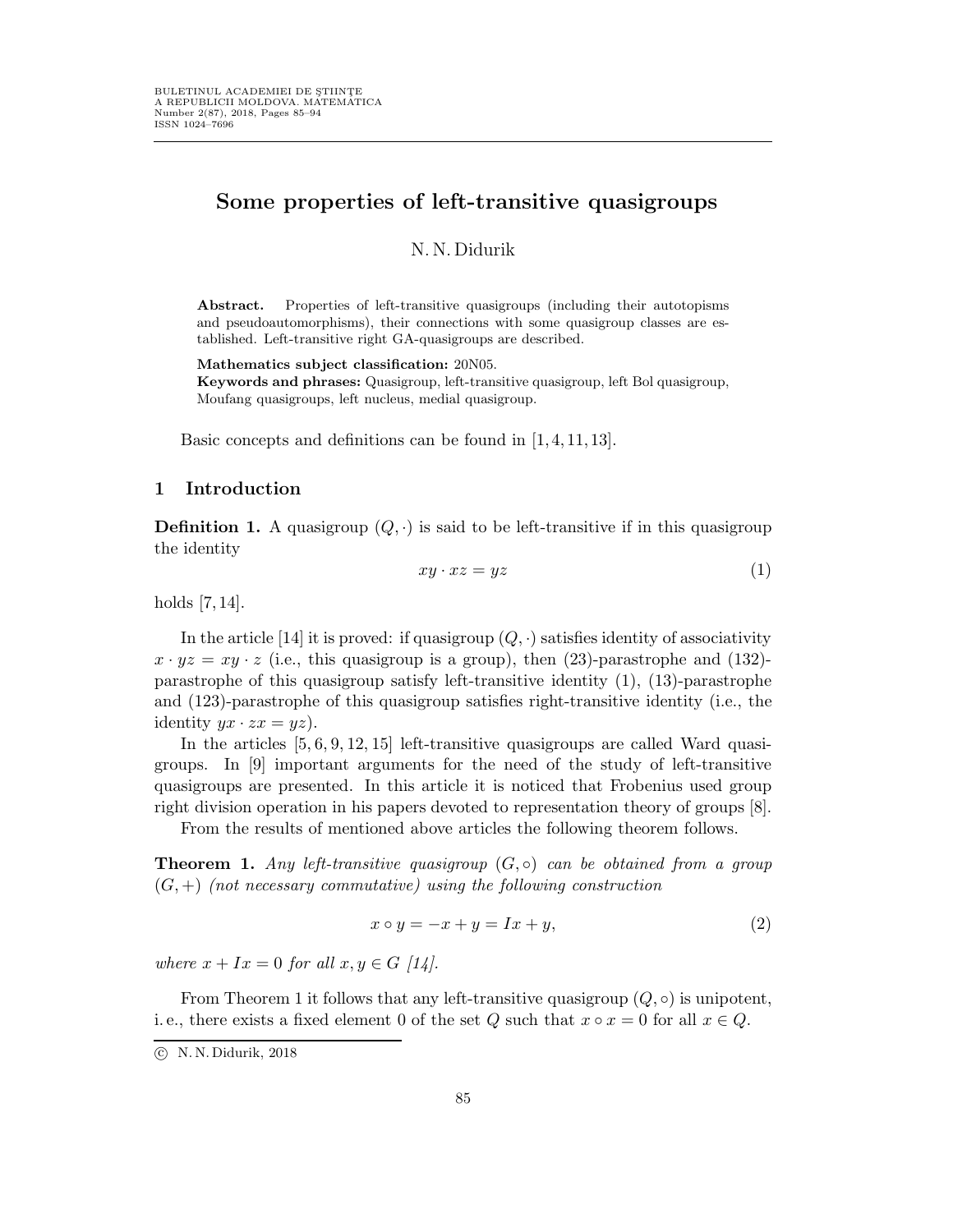**Remark 1.** From Theorem 1 it follows that quasigroup  $(Q, \circ)$  is an isotopic image of the group  $(Q,+)$  with isotopy  $(I,\varepsilon,\varepsilon)$ .

**Corollary 1.** Left-transitive quasigroup  $(Q, \cdot)$  is commutative if and only if it is an abelian group any element of which has the order two.

*Proof.* From commutativity, using equality (2), we obtain  $-x + y = -y + x$  for all  $x, y \in Q$ . Therefore  $-x = x, x + x = 0$  for all  $x \in Q$ .

Converse. It is clear that any commutative abelian group any element of which (with exception of 0) has the order two is left-transitive.  $\Box$ 

The following corollary easily follows from Theorem 1, too.

**Corollary 2.** Any left-transitive quasigroup  $(Q, \cdot)$  has a left unit, i.e., there exists an element  $f \in Q$  such that  $f \cdot x = x$  for all  $x \in Q$ .

*Proof.* If we put  $x = y$  into the identity (1), then we have  $xx \cdot xz = xz$ . Therefore  $f = x \cdot x$ .  $\Box$ 

If we use Theorem 1, then Lemma 2 takes the form:

**Remark 2.** Any left-transitive quasigroup  $(Q, \circ)$  has a left unit, namely, the element 0 is its left unit.

*Proof.* If we put  $x = 0$  in the equation (2), where 0 is unit of the group  $(Q, +)$ , then  $0 \circ y = -0 + y = y$  for all  $y \in Q$ .  $\Box$ 

**Definition 2.** A quasigroup  $(Q, \cdot)$  is an LIP-quasigroup if in  $(Q, \cdot)$  the following equation holds true:

$$
I_l x(xy) = y \tag{3}
$$

for all  $x, y \in Q$ , where  $I_l$  is a map of the set  $Q$  [1,4].

Notice in fact the map  $I_l$  is a permutation of the set  $Q$  [4].

**Remark 3.** Any left-transitive quasigroup  $(Q, \cdot)$  is an LIP-quasigroup [7].

*Proof.* In identity (1) we substitute  $y = f$ , where  $fx = x$  for all  $x \in Q$ , and obtain the following equality:  $xf \cdot xz = fz$ . Further we have  $xf \cdot xz = z$ . From the last equality we have that  $R_f = I_l$ .  $\Box$ 

**Corollary 3.** In left-transitive quasigroup  $(Q, \cdot)$  the following equality holds :  $R_f^{-1}$  =  $R_f$ .

*Proof.* From Remark 3 we have  $R_f = I_l$ . Then  $R_f^{-1} = I_l^{-1}$  $\overline{l}$ <sup>-1</sup>. But in LIP-quasigroups  $I_l = I_l^{-1}$  $\Box$  $\binom{-1}{l}$  [1, 13].

**Theorem 2.** Any loop which is an isotope of left-transitive quasigroup  $(Q, \cdot)$  is a group [7].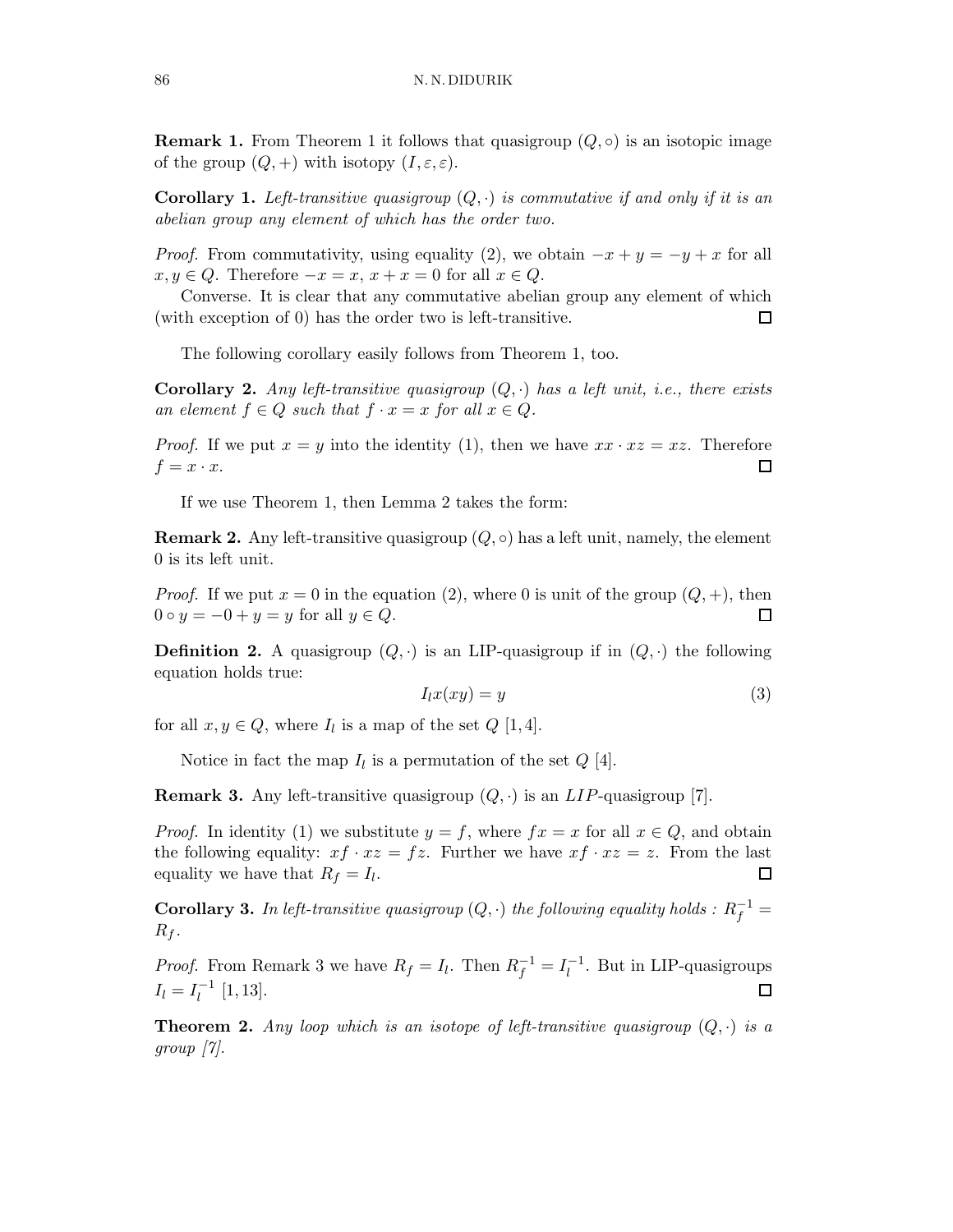Proof. First method. From Theorem 1 it follows that any left-transitive quasigroup  $(Q, \cdot)$  is isotope of group  $(Q, +)$  of the form  $x \circ y = Ix + y$ , where  $x + Ix = 0$  for all  $x \in Q$ . Therefore among loop isotopes of quasigroup  $(Q, \cdot)$  there exists a group.

Further from Albert theorem [1, 13] it follows that any loop which is an isotope of left-transitive quasigroup  $(Q, \cdot)$  is a group.

Second method. Consider loop isotope of quasigroup  $(Q, \cdot)$  of the form

$$
x + y = R_f^{-1}x \cdot L_f^{-1}y = xf \cdot y.
$$
 (4)

We have used Lemma 2 and Corollary 3. From Theorem 1 it follows that this isotope is a group.

Further from Albert theorem it follows that any loop which is an isotope of left-transitive quasigroup  $(Q, \cdot)$  is a group.  $\Box$ 

**Corollary 4.** In left transitive quasigroup  $(Q, \cdot)$  and its isotopic group  $(Q, +)$  (Theorem 1) we have  $R_f = I^+$ .

Proof. The proof follows from the equalities (2) and (4).

**Definition 3.** A quasigroup  $(Q, \cdot)$  is said to be left Bol quasigroup if the identity

$$
x(y \cdot xz) = R_{e_x}^{-1}(x \cdot yx) \cdot z \tag{5}
$$

holds true, where  $x \cdot e_x = x$  for any  $x \in Q$  [7].

A quasigroup  $(Q, \cdot)$  is said to be right Bol quasigroup if the identity

$$
(yx \cdot z)x = yL_{f_x}^{-1}(xz \cdot x) \tag{6}
$$

holds true, where  $f_x \cdot x = x$  for any  $x \in Q$  [7].

In the left-transitive quasigroups the identity (6) is transformed into the following right Bol loop identity

$$
(yx \cdot z)x = y(xz \cdot x),\tag{7}
$$

since any left-transitive quasigroup has the left unit  $f$  (Lemma 2).

Example 1. We give an example of left transitive quasigroup. This is (23) parastrophe of the group  $S_3$ .

| $\begin{array}{c cccccc} * & 0 & 1 & 2 & 3 & 4 & 5 \\ \hline 0 & 0 & 1 & 2 & 3 & 4 & 5 \\ 1 & 2 & 0 & 1 & 4 & 5 & 3 \\ 2 & 1 & 2 & 0 & 5 & 3 & 4 \\ 3 & 3 & 4 & 5 & 0 & 1 & 2 \\ 4 & 4 & 5 & 3 & 2 & 0 & 1 \\ 5 & 5 & 3 & 4 & 1 & 2 & 0 \\ \end{array}$ |  |  |  |
|---------------------------------------------------------------------------------------------------------------------------------------------------------------------------------------------------------------------------------------------------------|--|--|--|
|                                                                                                                                                                                                                                                         |  |  |  |
|                                                                                                                                                                                                                                                         |  |  |  |
|                                                                                                                                                                                                                                                         |  |  |  |
|                                                                                                                                                                                                                                                         |  |  |  |
|                                                                                                                                                                                                                                                         |  |  |  |
|                                                                                                                                                                                                                                                         |  |  |  |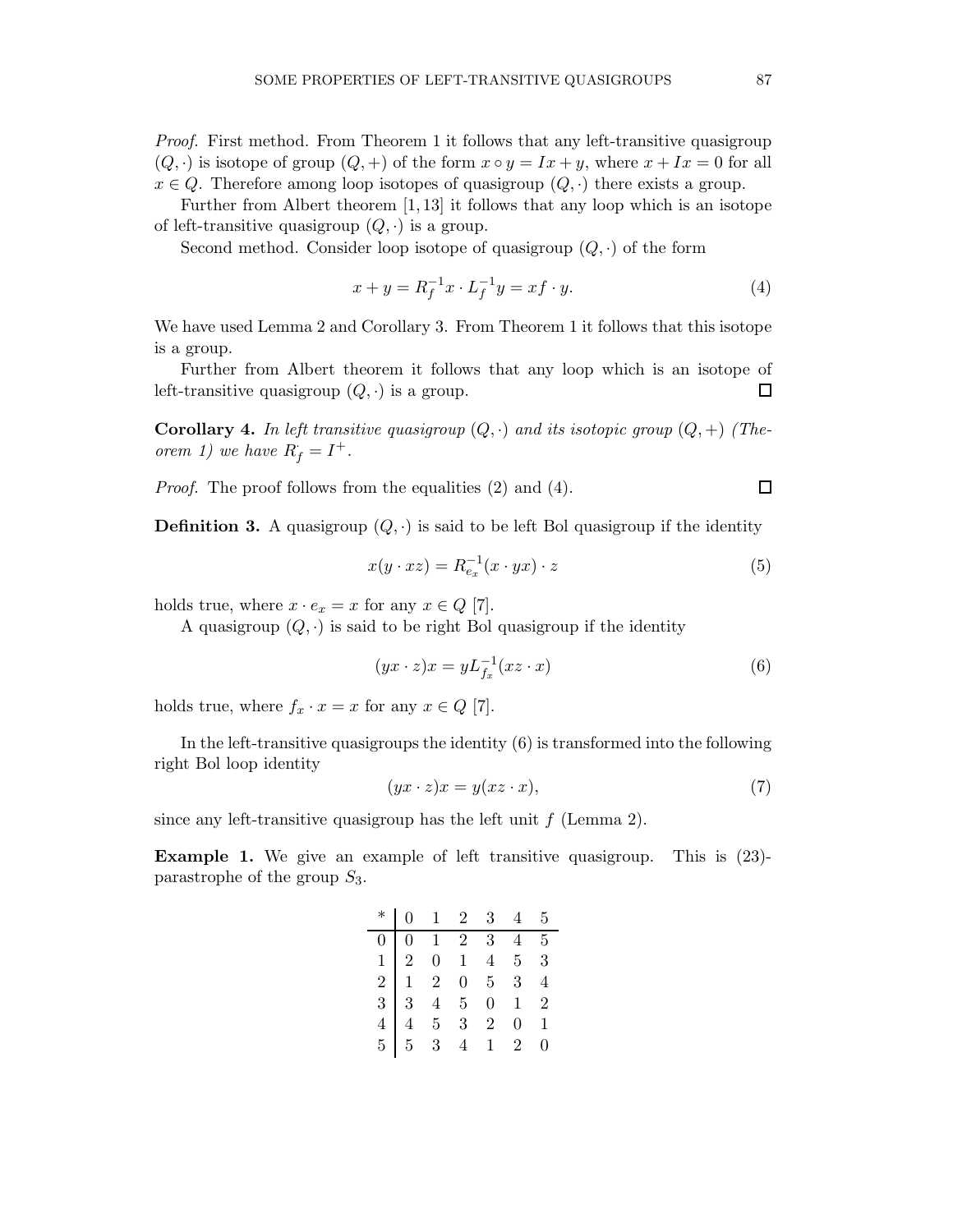#### 2 Results

## 2.1 Left-transitive quasigroups and some other quasigroup classes

In other way the following theorem is proved in [7].

**Theorem 3.** Any left-transitive quasigroup  $(Q, \cdot)$  is a left Bol quasigroup.

*Proof.* Consider loop isotope of quasigroup  $(Q, \cdot)$  of the form

$$
x \circ y = R_f^{-1}x \cdot L_f^{-1}y = xf \cdot y. \tag{8}
$$

From Theorem 2 it follows that this isotope is a group.

We write the left side of the equality (1) in the following form:

$$
x(y \cdot xz) = R_f x \circ R_f y \circ R_f x \circ z. \tag{9}
$$

The right side can be rewritten in the form:  $R_{e_x}^{-1}(x \cdot yx) \cdot z = R_f t \circ z$ , where  $t = R_{e_x}^{-1}(x \cdot yx)$ . Then  $x \cdot yx = R_{e_x}t = t \cdot e_x$ . Passing in the last equality to the operation "◦ " we have  $R_f x ∘ R_f y ∘ x = R_f t ∘ e_x$ ,

$$
R_f x \circ R_f y \circ x \circ (e_x)^{-1} = R_f t. \tag{10}
$$

From the equality  $x \cdot e_x = x$  we have  $R_f x \circ e_x = x$ ,  $(e_x)^{-1} = x^{-1} \circ R_f x$ . If in the equality (10) we substitute the last equality, then we have  $R_f x \circ R_f y \circ x \circ x^{-1} \circ R_f x =$  $R_f t$ ,  $R_f x \circ R_f y \circ R_f x = R_f t$ . Therefore,

$$
R_f x \circ R_f y \circ R_f x \circ z = R_f t \circ z. \tag{11}
$$

The right side of the equation (9) coincides with the left side of the equation (11) that proves the lemma.  $\Box$ 

**Proposition 1.** Left-transitive quasigroup  $(Q, \cdot)$  is isotopic to an abelian group if and only if translation  $R_f$  is an automorphism of quasigroup  $(Q, \cdot)$ .

Proof. It is easy to check.

In [9] conditions when left-transitive quasigroup  $(Q, \cdot)$  is isotopic to an abelian group are given using Theorem 1 in the following form:

**Proposition 2.** Left-transitive quasigroup  $(Q, \cdot)$  is isotopic to an abelian group if and only if permutation I,  $x + Ix = 0$  for all  $x \in Q$ , is an automorphism of group  $(Q, +).$ 

Proof. It is easy to check.

**Lemma 1.** Left-transitive quasigroup  $(Q, \cdot)$  satisfies the following identity (right Bol loop identity)

$$
(zx \cdot y)x = z(xy \cdot x) \tag{12}
$$

if and only if permutation  $R_f$  is an automorphism of quasigroup  $(Q, \cdot)$ .

 $\Box$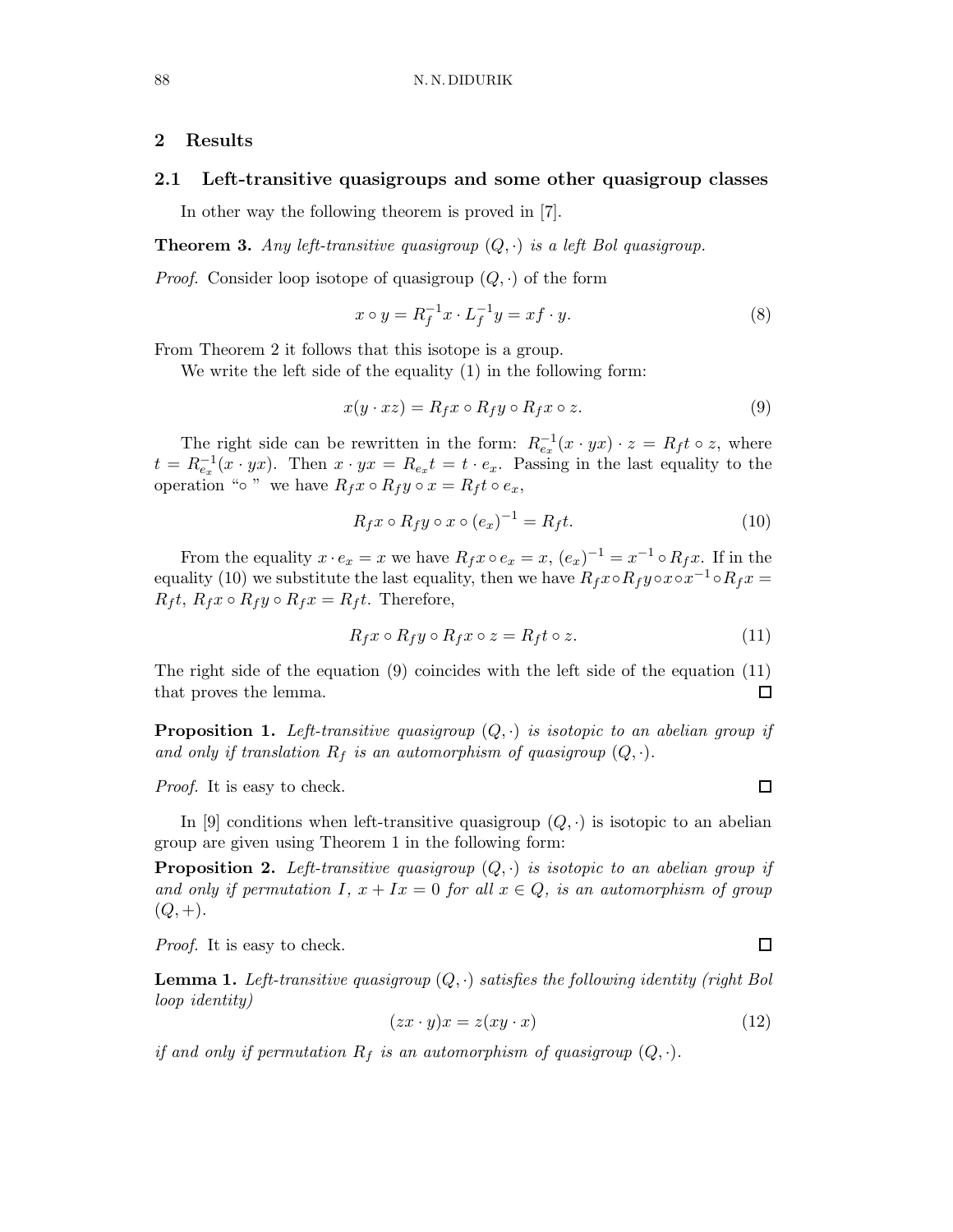Proof. The proof follows from equality (8) using direct calculations.

Remark 4. Using the equality (2) we can rewrite identity (12) in the following form  $-z - y = -y - z$ . From this equality is follows that group  $(Q, +)$  is commutative and that permutation  $Ix = -x$  for all  $x \in Q$  is an automorphism of group  $(Q, +)$ .

**Definition 4.** A quasigroup  $(Q, \cdot)$  is said to be Moufang quasigroup if the identity

$$
x(y \cdot xz) = (x \cdot yf_x)x \cdot z \tag{13}
$$

holds true, where  $f_x x = x$  for any  $x \in Q$  [3].

**Proposition 3.** Any left-transitive quasigroup  $(Q, \cdot)$  is a Moufang quasigroup if and only if translation  $R_f$  is an automorphism of quasigroup  $(Q, \cdot)$ .

Proof. It is known that any left and right Bol quasigroup is a Moufang quasigroup. See, for example [2, p. 80]. Result follows from Theorem 3 and Lemma 1.  $\Box$ 

**Definition 5.** A quasigroup  $(Q, \cdot)$  with the identity  $x \cdot yz = xy \cdot e_xz$ , where  $x \cdot e_x = x$ for all  $x \in Q$ , is called left F-quasigroup.

**Theorem 4.** Any left-transitive quasigroup  $(Q, \cdot)$  is a left F-quasigroup if and only if translation  $R_f$  is an automorphism of the quasigroup  $(Q, \cdot)$ .

Proof. It is clear that by proving this lemma we can use any of the approaches to left-transitive quasigroups, namely the approach from Theorem 1 or Theorem 2.

Here we use the approach from Theorem 1. In this case from the equality  $x \cdot e_x =$ x we have that  $e_x = 2x$  for any  $x \in Q$ . Suppose that left-transitive quasigroup  $(Q, \cdot)$ is a left F-quasigroup. Then we can rewrite the equality (13) in the form

$$
-x + (-y + z) = -(-x + y) + (-2x + z).
$$
 (14)

Using group properties, further we have

$$
-x - y + z = -y + x - 2x + z, \quad -x - y = -y - x. \tag{15}
$$

Therefore, the group  $(Q,+)$  is commutative and in order to finish the proof we can apply Proposition 1.

Converse. Suppose that in left-transitive quasigroup  $(Q, \cdot)$  the translation  $R_f$ is an automorphism of the quasigroup  $(Q, \cdot)$ . By Proposition 1 the group  $(Q, +)$  is commutative and the identity (14) is true.  $\Box$ 

# 2.2 Nuclei of left-transitive quasigroups

**Definition 6.** A set  $N_l$  of a quasigroup  $(Q, \cdot)$  which consists of all elements  $a \in Q$ such that

$$
a \cdot xy = ax \cdot y \tag{16}
$$

for all  $x, y \in Q$  is called left nucleus of quasigroup  $(Q, \cdot)$  [11].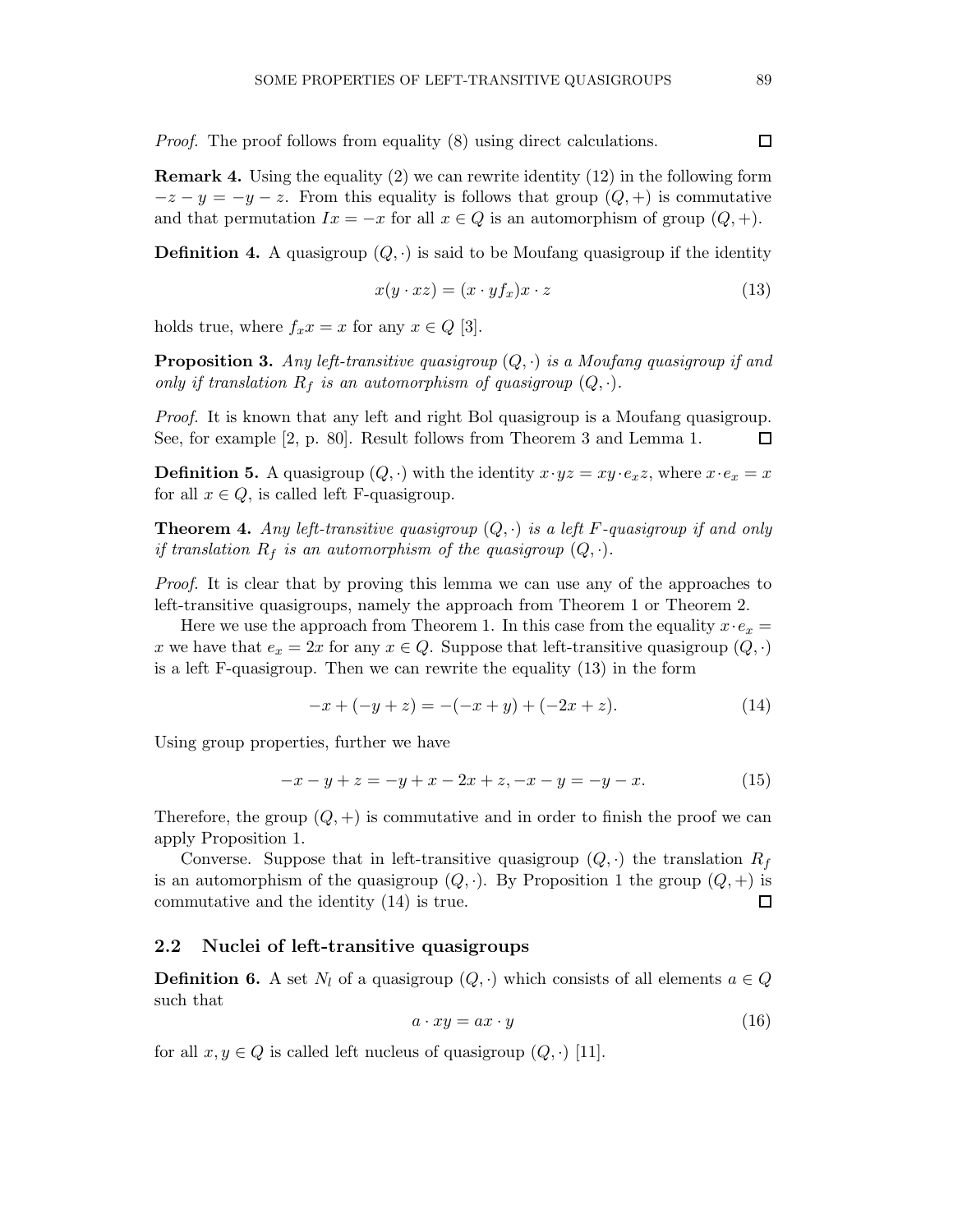A set  $N_r$  of a quasigroup  $(Q, \cdot)$  which consists of all elements  $a \in Q$  such that

$$
x \cdot ya = xy \cdot a \tag{17}
$$

for all  $x, y \in Q$  is called right nucleus of quasigroup  $(Q, \cdot)$  [11].

**Theorem 5.** Left nucleus  $(N_l, \cdot)$  of left transitive quasigroup  $(Q, \cdot)$  is a normal subgroup of quasigroup  $(Q, \cdot)$  which consists of elements of order two that lie in the centre of group  $(Q, +)$ .

*Proof.* It is well known [1,11] that the sets  $N_l$  and  $N_r$  form subgroups of quasigroup  $(Q, \cdot).$ 

Using representation  $(2)$  we can rewrite the equality  $(16)$  in the following form  $-a-x+y = -(-a+x) + y, -a-x = -x+a$ . If  $x = 0$ , then we have  $-a = a$ ,  $a + a = 0.$ 

The last means that the element  $\alpha$  has order two, element  $\alpha$  lies in the centre  $(Z, +)$  of the group  $(Q, +)$ , left nucleus  $(N_l, +)$  is an abelian normal subgroup of the group  $(Q, +)$ .

From Remark 1 and results on normal congruences of isotopic quasigroups [13] it follows that  $(N_l, \cdot) \trianglelefteq (Q, \cdot)$ .  $\Box$ 

**Theorem 6.** If left transitive quasigroup  $(Q, \cdot)$  has non-empty right nucleus, then it is a commutative 2-group.

*Proof.* Using the representation  $(2)$  we can rewrite the equality  $(17)$  in the following form  $-x+(-y+a) = -(-x+y)+a, -x-y = -y+x, -y = x-y+x, -x = y+x-y,$  $Ix = y + x - y$  for all  $x, y \in Q$ .

The last means that the permutation I is an automorphism of the group  $(Q, +),$ the group  $(Q, +)$  is commutative. From the equality  $-x = y + x - y$  we have  $-x = x, x + x = 0$ . The last means that in the group  $(Q, +)$  all non-zero elements have order two.  $\Box$ 

Corollary 5. If left transitive quasigroup  $(Q, \cdot)$  is associative, then  $(Q, \cdot)$  is an abelian group any element of which (with the exception of its unit) has order two.

Proof. The proof follows from Theorem 5. In this case left nucleus coincides with quasigroup  $(Q, \cdot)$ .  $\Box$ 

#### 2.3 Some morphisms of left transitive quasigroups

First next theorem was proved in [7]. Our proof differs from the proof given in [7].

**Theorem 7.** Any autotopy  $(\alpha, \beta, \gamma)$  of left-transitive quasigroup  $(Q, \cdot)$  has the form

$$
(\alpha, \beta, \gamma) = (L_a, R_b, R_f L_a R_b) R_f \theta,
$$
\n(18)

where a, b are fixed elements of the set  $Q, \theta$  is an automorphism of  $(Q, \cdot)$  and  $(Q, +)$ .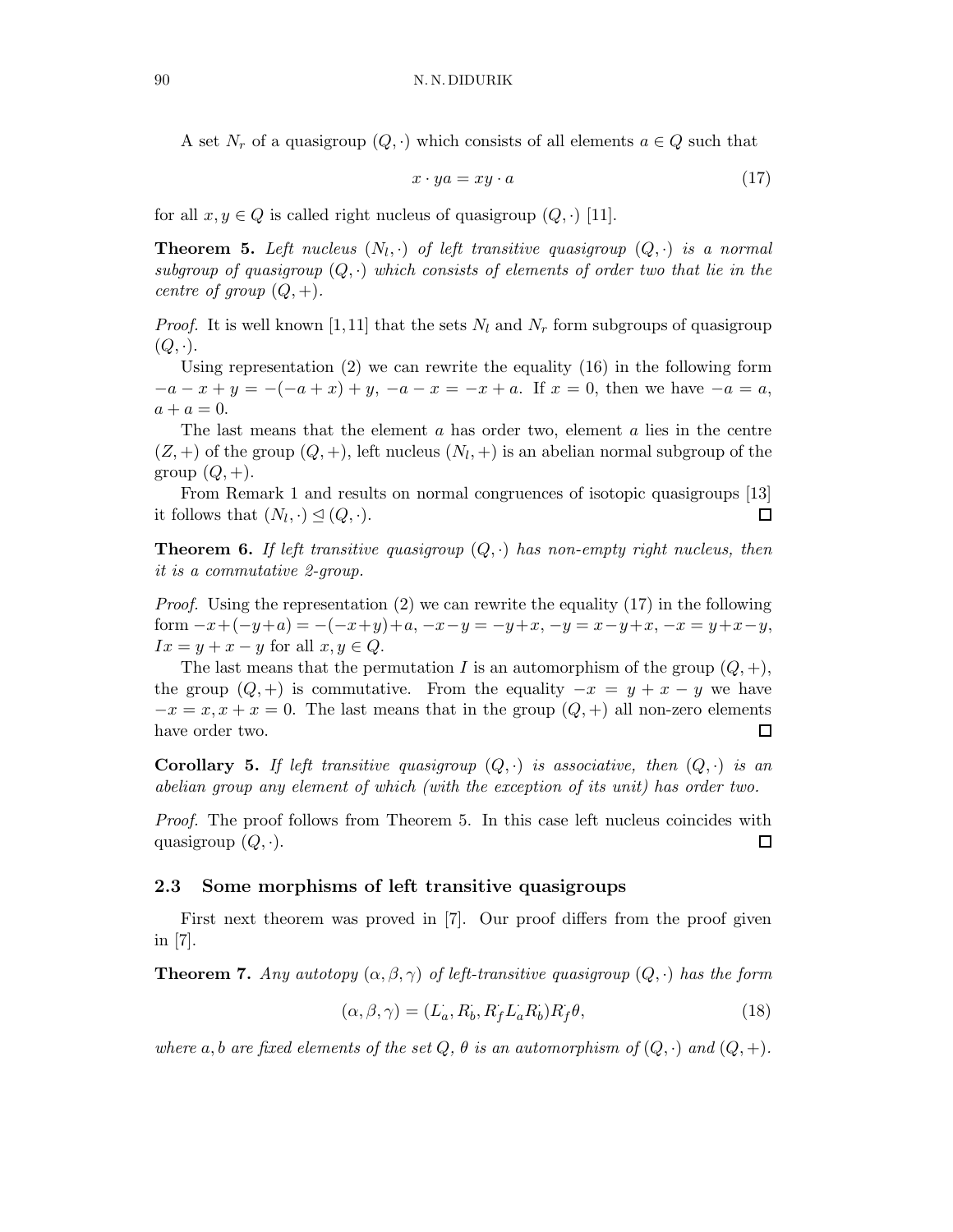Proof. We shall use representation (2) of left-transitive quasigroup. From Remark 1 it follows that left-transitive quasigroup  $(Q, \cdot)$  and group  $(Q, +)$  are isotopic with isotopy  $(I, \varepsilon, \varepsilon)$ . Therefore autotopy groups of these quasigroups are isomorphic [1, 13], and forms of autotopies are conjugate with isotopy  $(I, \varepsilon, \varepsilon)$ .

It is well known [1,13] that any autotopy of a group  $(Q, +)$  has the following form  $({\cal L}_a^+,{\cal R}_b^+,{\cal L}_a^+{\cal R}_b^+$  $\phi_b^{\dagger}$ ) $\theta$ , where  $a, b$  are fixed elements of the set  $Q, \theta$  is an automorphism of group  $(Q, +)$ . Therefore any autotopy of quasigroup  $(Q, \cdot)$  has the form

$$
(IL_a^+I, R_b^+, L_a^+R_b^+)\theta.
$$
 (19)

It is known, if permutation  $\theta$  is an automorphism of a quasigroup  $(Q, \cdot)$ , then  $\theta$  is automorphism of any parastrophe of this quasigroup [13]. From representation (2) we have that  $L_x = IL_x^+, IL_x = L_x^+, R_x = R_x^+, R_xI = R_x^+$  for all  $x \in Q$ . Using the facts that  $I^2 = \varepsilon$  and  $I = R_f$  we can rewrite (19) in the following form

$$
(L_aI, R_bI, IL_aR_bI)\theta = (L_a, R_b, R_fL_aR_b)R_f\theta,
$$
\n(20)

where  $\theta$  is an automorphism of quasigroup  $(Q, \cdot)$ .

Definition 7. The last component of an autotopy of a quasigroup is called a quasiautomorphism [1].

Lemma 2. The groups of second and third components of the group of all autotopisms of an LIP-quasigroup coincide [13, Lemma 2.40. 1.].

**Lemma 3.** Any quasiautomorphism of left-transitive quasigroup  $(Q, \cdot)$  has the form  $R_b^{\dagger}R_f^{\dagger}\theta.$ 

Proof. From Remark 3 it follows that any left-transitive quasigroup is an LIPquasigroup. The rest follows from Lemma 2 and Theorem 7.  $\Box$ 

Right and left pseudoautomorphisms of a quasigroup are autotopies of a special kind.

**Definition 8.** A bijection  $\theta$  of a set Q is called a right pseudoautomorphism of a quasigroup  $(Q, \cdot)$  if there exists at least one element  $c \in Q$  such that  $\theta x \cdot (\theta y \cdot c) =$  $\theta(x \cdot y) \cdot c$  for all  $x, y \in Q$ , i.e.,

$$
(\theta, R_c \theta, R_c \theta) \tag{21}
$$

is an autotopy of a quasigroup  $(Q, \cdot)$ . The element c is called a companion of  $\theta$ .

A bijection  $\theta$  of a set Q is called a left pseudoautomorphism of a quasigroup  $(Q, \cdot)$  if there exists at least one element  $c \in Q$  such that  $(c \cdot \theta x) \cdot \theta y = c \cdot \theta(x \cdot y)$  for all  $x, y \in Q$ , i.e.,

$$
(L_c \theta, \theta, L_c \theta) \tag{22}
$$

is an autotopy of a quasigroup  $(Q, \cdot)$ . The element c is called a companion of  $\theta$  [1].

It is well known, if a quasigroup has non-trivial left and right pseudoautomorphism, then it is a loop  $[1, 11]$ .

$$
\Box
$$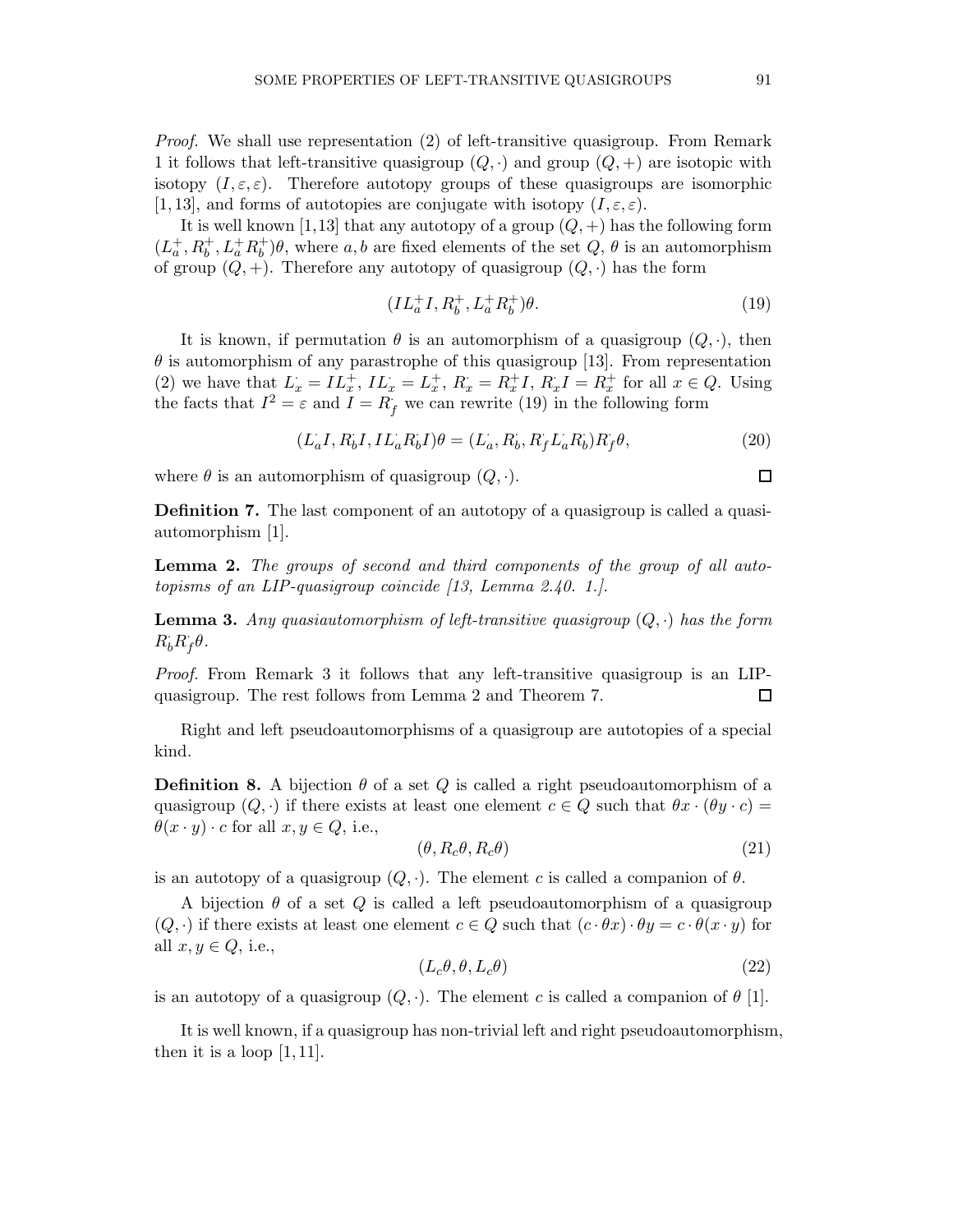### 2.4 G-property of left-transitive quasigroups

**Definition 9.** G-loop is a loop which is isomorphic to all its loop isotopes  $(LP$ isotopes) [4, 11].

The importance of the study of pseudoautomorphisms follows from the following theorem of V. D. Belousov.

**Theorem 8.** A loop  $(L, \cdot)$  is a G-loop if and only if every element  $x \in L$  is a companion of some right and some left pseudoautomorphism of  $(L, \cdot)$  [1, Theorem 3.8].

V. D. Belousov's result opens the way for the study of G-property, i.e., for the study of G-loops and left (right) G-quasigroups. There exist connections between quasigroup nuclei and pseudoautomorphisms of a quasigroup [1, p. 47].

We start from the following definition.

**Definition 10.** A bijection  $\alpha$  of a set Q is called a right A-pseudoautomorphism of a quasigroup  $(Q, \cdot)$  if there exists a bijection  $\beta$  of the set  $Q$  such that the triple  $(\alpha, \beta, \beta)$  is an autotopy of quasigroup  $(Q, \cdot)$ .

A bijection  $\beta$  of a set Q is called a left A-pseudoautomorphism of a quasigroup  $(Q, \cdot)$  if there exists a bijection  $\alpha$  of the set Q such that the triple  $(\alpha, \beta, \alpha)$  is an autotopy of quasigroup  $(Q, \cdot)$  [13, Definition 1.159].

Notice sets of all the first, second, and third components of right (left) A-pseudoautomorphisms of a quasigroup  $(Q, \cdot)$ , sets of right (left) A-pseudo-automorphisms of a quasigroup  $(Q, \cdot)$  form groups relative to operation of multiplication of these Apseudoautomorphisms as autotopisms of the quasigroup  $(Q, \cdot)$  [13, Theorem 1.161.].

We shall denote the above listed groups using the letter Π with various indexes as follows:  ${}_{1}\Pi_{l}^{A}$ ,  ${}_{2}\Pi_{l}^{A}$ ,  ${}_{3}\Pi_{l}^{A}$ ,  ${}_{1}\Pi_{r}^{A}$ ,  ${}_{2}\Pi_{r}^{A}$ , and  ${}_{3}\Pi_{r}^{A}$ . The letter A in the right upper corner means that this is an autotopical pseudoautomorphism. For example,  ${}_{2}\Pi_{r}^{A}$  denotes the group of second components of right A-pseudo-automorphisms of a quasigroup  $(Q, \cdot).$ 

The following lemma shows that in "loop" case right and left A-pseudoautomorphisms are transformed into standard pseudoautomorphisms.

**Proposition 4.** In a right loop  $(Q, \cdot)$  with the right identity element e, any right A-pseudoautomorphism is a right pseudoautomorphism.

In a left loop  $(Q, \cdot)$  with the left identity element f, any left A-pseudoautomorphism is a left pseudoautomorphism [13, Lemma 1.165.].

**Definition 11.** A quasigroup  $(Q, \cdot)$  is called a right GA-quasigroup if the group  $_2\Pi_r^A$  (or the group  $_3\Pi_r^A$ ) is transitive on the set  $Q$ .

A quasigroup  $(Q, \cdot)$  is called a left GA-quasigroup if the group  ${}_{1}\Pi_{l}^{A}$  (or the group  $_{3}\Pi_{l}^{A}$ ) is transitive on the set  $Q$ .

Right and left GA-quasigroups are called GA-quasigroups.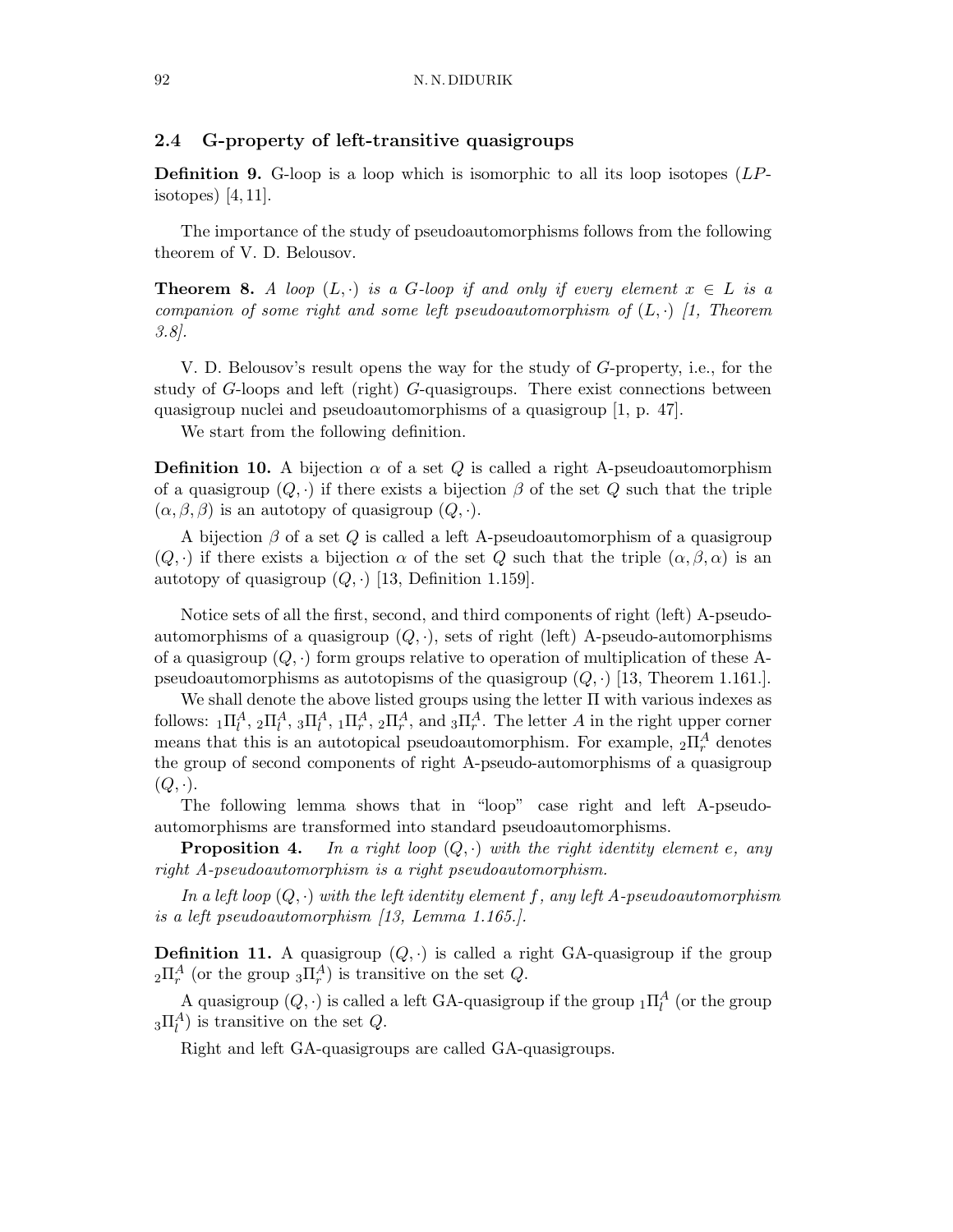**Theorem 9.** Case 1. Autotopy of left-transitive quasigroup  $(Q, \cdot)$  is a right Apseudoautomorphism if and only if there exists an element  $a \in Q$  such that

$$
R_f = L_a. \t\t(23)
$$

Case 2. Autotopy of left-transitive quasigroup  $(Q, \cdot)$  is a left A-pseudoautomorphism if and only if the following equality is true:

$$
L_a = R_f L_a R_b \tag{24}
$$

for some fixed  $a, b \in Q$ .

Proof. The proof follows from Corollary 3 and Theorem 7.

**Theorem 10.** Left-transitive quasigroup  $(Q, \cdot)$  is a right GA-quasigroup if and only if  $(Q, \cdot)$  is an abelian 2-group.

*Proof.*  $\Rightarrow$  Here we use equality (2). We can rewrite equality (23)  $R_f x = L_a x$ ,  $x \cdot f = a \cdot x$  for all  $x \in Q$  in the form:

$$
-x + f = -a + x.\tag{25}
$$

If we put  $x = 0$  in the equation (25), then we have  $f = -a, -f = f = a$ . Therefore  $a = f = 0$  (Corollary 2, Remark 2).

Then the equality (25) can be rewritten in the form  $-x = x$ ,  $x + x = 0$  for all  $x \in Q$ . Thus  $x \cdot y = -x + y = x + y = y + x = -y + x = y \cdot x$ . We have used the well known fact [10] that any group in which all non-zero elements have the order two, is commutative. Properties of commutative left-transitive quasigroups are given in Corollary 1.

 $\Leftarrow$  It is easy to see.

**Corollary 6.** A left-transitive quasigroup  $(Q, \cdot)$  is a GA-quasigroup if and only if  $(Q, \cdot)$  is an abelian 2-group.

Proof. Any GA-quasigroup is a right GA-quasigroup.

Given in Example 1 quasigroup does not satisfy equality (24). Then there exist left-transitive quasigroups that are not left or right GA-quasigroups. Commutative left-transitive quasigroup is a right GA-quasigroup. It is easy to see that this quasigroup is also a G-loop.

#### 2.5 Simple left-transitive quasigroups

**Proposition 5.** Left-transitive quasigroup  $(Q, \cdot)$  is simple if and only if the group  $(Q,+)$  is simple.

Proof. From the results given in [13, Remark 1.308] and the form of isotopy (Remark 1) it follows that sets (lattices) of normal congruences of left-transitive quasigroup  $(Q, \cdot)$  and of corresponding group  $(Q, +)$  are equal.  $\Box$ 

Acknowledgement. Author thanks Referee for valuable remarks.

 $\Box$ 

 $\Box$